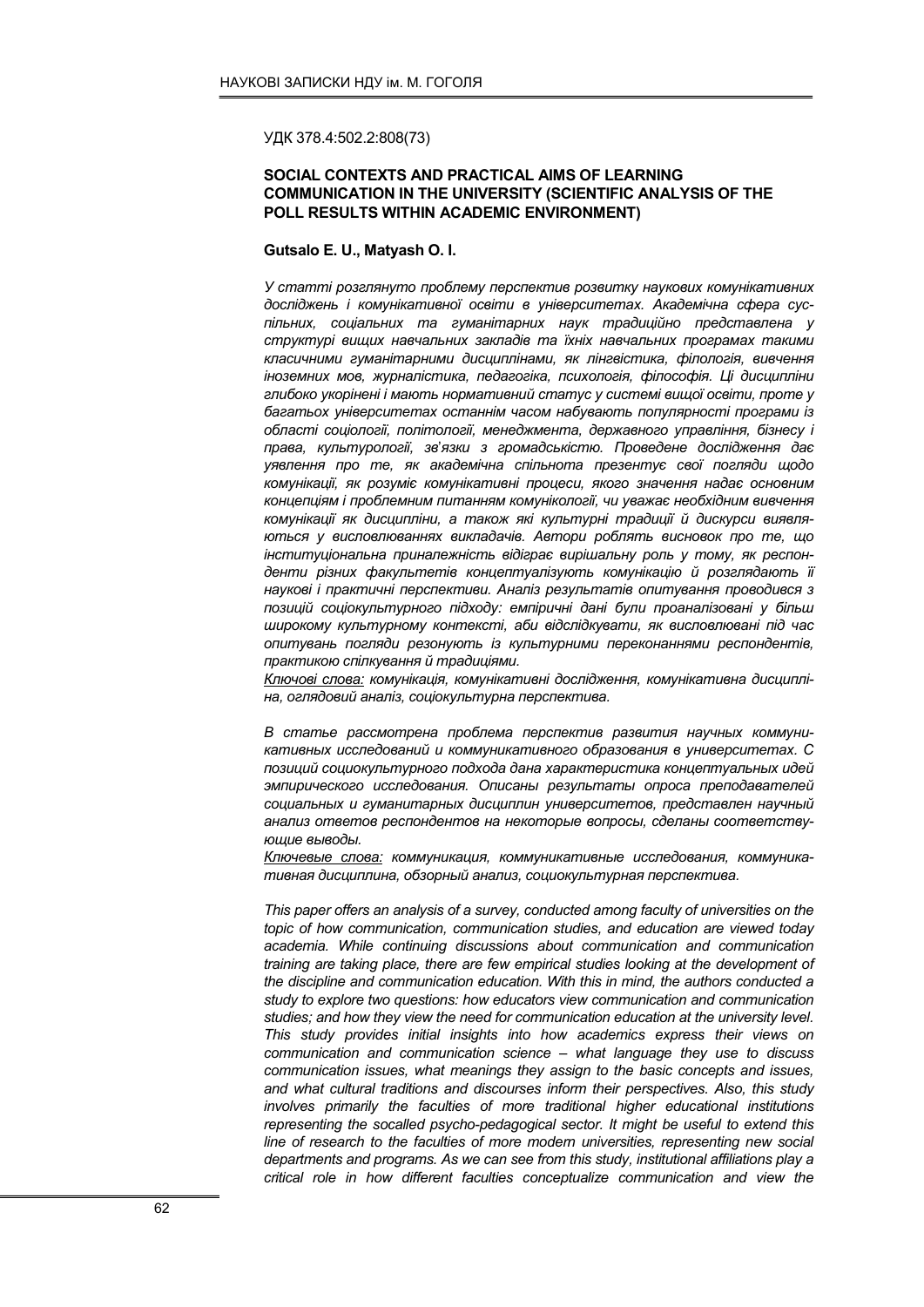prospects for communication research, and eventually for communication education. This analysis was undertaken from a sociocultural perspective: the empirical findings were analyzed in a broader cultural context to see how the expressed views resonate with broader cultural beliefs, practices, and traditions.

Key words: communication, communication studies (science), communication discipline, survey analysis, sociocultural perspective.

Formulation and justification of the relevance of the problem. The issue of communication and communication education in today's science, viewed from a sociocultural perspective, presents an interesting dilemma. During the past several decades, we have witnessed an increased interest in scholarly research, professional practices, and a higher education perspective toward what one may call a "communication agenda". Today, regional universities are offering communication-related programs, including specialized communication areas, such as Advertising and Public Relations and Linguistics and Intercultural Communication, which just a few decades ago did not exist. One can also see a growing number of communication and related courses elsewhere in the university curricula. The very terms communication (kommunikatsia), communication studies (kommunikativistika / kommunikologia), and communication competencies (kommunikativnie kompetentsii) not only have become an active part of the academic vocabulary, they have also become integrated into broader social discourse. The "communication agenda" has thus become a part of the discussions among various groups of scholars and practitioners. These discussions arise in traditional academic communities, in alternative intellectual circles, and in the business space.

One could claim that these trends seem to manifest a growing development and institutionalization of the study of communication as an academic field. However, can one really support this claim? What do we actually know about the development of communication as a discipline, particularly as manifested in academic communities in the regional universities, many of which still maintain a more traditional structure of learning? How can we even define that there is (or there is not) a "problem with communication education?" There is a striking lack of empirical research that could support our informed perspectives on the status of the development of communication as a discipline.

## Analisis of recent research and publications.

The study implements a sociocultural approach and draws from a set of ideas (Baxter, 2011; Craig, 2008; Pearce, 2007; Shepherd, John, & Striphas, 2006) which allow a look at "the problem of communication in society", or the formation of the discipline as a cultural discourse, or better yet, as an interplay of discourses about communication [2; 3; 4; 5; 11; 13].

The phenomenon of human communication, its nature, and role in the society has attracted a good many people thinkers within different disciplinary traditions: linguistics, philology, literary and arts studies (Mikhail Bakhtin, Dmitriy Likhachev); existential philosophy (Nickolai Berdyaev) and humanistic, psychology (Tamara Florenskaya); semiotics (Yury Lotman); methodology of systems thinking (Georgiy Schedrovitsky); and social perspective (Arkadiy Sokolov), just to name a few. Among these disciplinary perspectives and intellectual traditions, the psychological tradition particularly stands out. It was the work of renowned psychologists in the second half of the twentieth century (A. N. Leontiev, S. Rubinshtein, B. Lomov, A. A. Leontiev, L. Buyeva, A. Bodalev, V. Myasischev, B. Parygin, P. Yacobson, G. Andreyeva, M. Kagan, etc.), who examined the issue of communication in its broadest theoretical, philosophical, sociocultural, and sociopsychological context. This school of thought has been deeply integrated and remains influential in the academic curriculum for social science and humanities in universities.

Most work of those authors dates back to the second half of the previous century, and at that time, the general term used to define the phenomenon, both in the common language and academic discourse, was obshenie (pronounced obsh-yen-i-ye).

The purpose of the article. Based on this line of research and with this framework in mind, the authors decided to explore what perspectives on communication and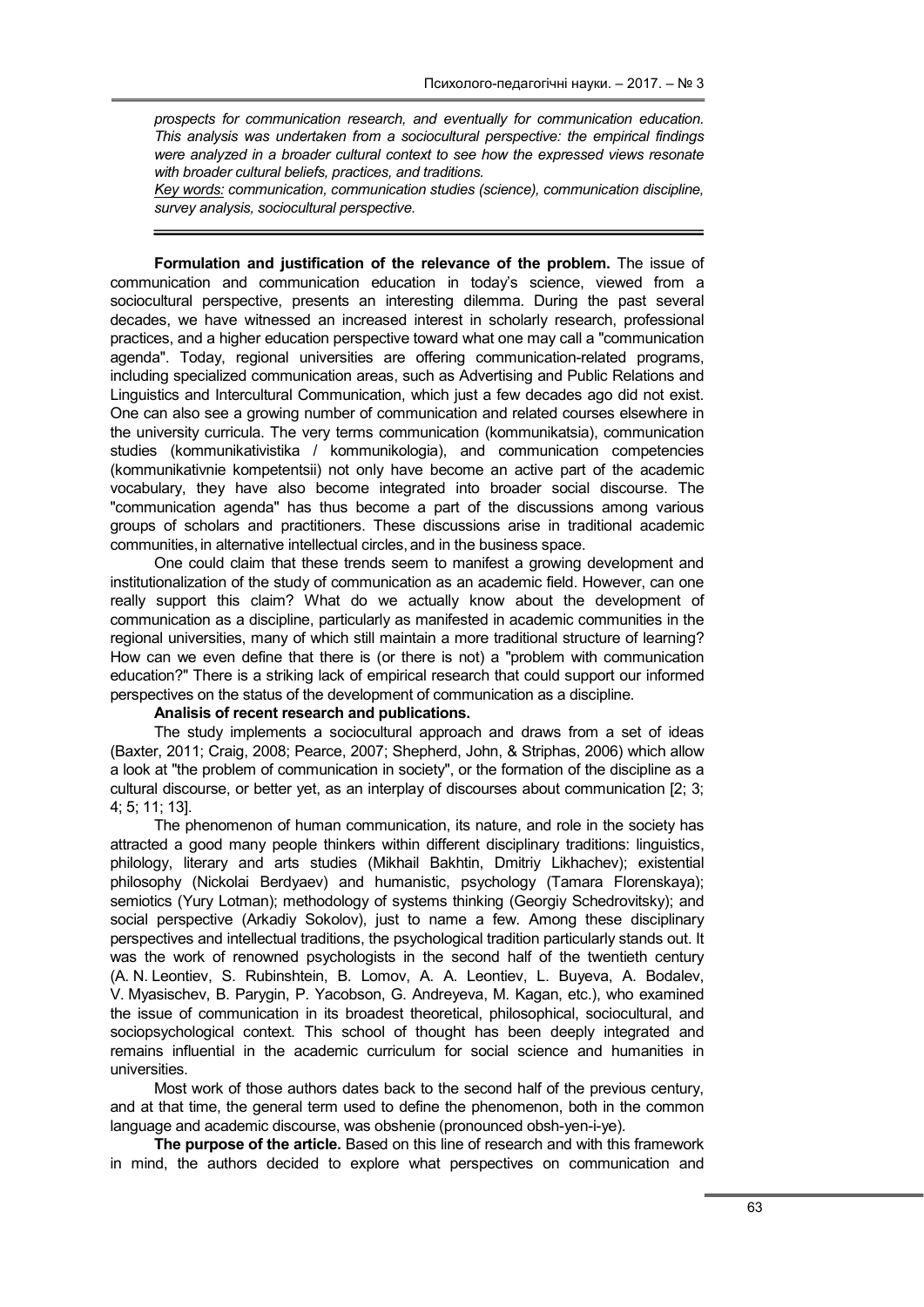communication studies exist in academia today, by posing the following research question: How do educators conceptualize communication and communication studies?

The maine material of the stuty. The academic field of Social Sciences and Humanities is traditionally represented in the structure of higher education institutions and their curricula by such classical humanities disciplines as linguistics, philology, language studies (including teaching foreign languages), journalism, psychology, pedagogy, and philosophy. These disciplines are deeply rooted and have a well-established status in the system of higher education. Their schools and departments (fakultety and kafedry), and their areas of training are still the most prevalent in the structure of regional universities all over the country. Recently, programs in sociology, management, public administration, business and law, culturology, and public relations have also become popular in regional universities (the situation with the leading national universities has been somewhat different).

The authors has undertaken an exploratory study to find out how communication, communication studies, and communication education are viewed today academia, particularly among faculty members at universities and institutions of higher education. The study particularly targets faculty members in the field of social sciences and humanities because they are the primary "intellectual force" responsible for educational practices and they are the ones who form and frame perspectives on a given discipline.

Survey question 1: How the participants understand communication. It is important to note that there are two words that denote communication: kommunikatsia and obshenie. Both words are translated into English as communication, but the first word has a latin origin, and the second word is of russian origin where the root also means "shared, having in common". In everyday discourse, the term kommunikatsia traditionally has been associated with the technical means of connection, while obshenie commonly means human interaction and connectedness. In recent decades, the meaning of the term kommunikatsia has broadened – it is often used in standard combinations such as intercultural communication, social communications, or communicative competencies. Thus, both terms kommunikatsia and obshenie are used quite often, and sometimes interchangeably. However, an ambiguity exists: it is not uncommon to hear questions or inquiries about how the two terms are different.

The results show that the respondents associate communication most frequently with four terms / concepts: obshenie (approximately 60 % of responses), interaction (about 37 %); information, information forwarding and information eхсhange (about 22 %), and connection, connectedness (about 17 %).

Other associations include such words as dialogue, feedback, understanding, contacts, the other, discussion, empathy, togetherness/commonness, conversation, and speech. However, those associations are fairly infrequent and constitute 1 % or less of all responses. It is interesting to note that while obshenie was named in this question most frequently, understanding, in contrast, was named only a few times.

Some respondents introduce setphrases, or clichés: intercultural communication, nonverbal communication, communication theory, communication competencies, communication culture, referring to them as commonly used either in their own disciplines or as a part of broader academic, or even everyday vocabularies. The use of such setphrases (like communication competencies) suggests that the terms have become an integral part of a regular academic vocabulary. However, it does not mean that people who use them can clearly describe what those words mean to them – and this is what some respondents openly admit in their comments.

Some participants gave a more extensive description of communication. For example: an ability to construct / structure relationships, an ability to explain one's own point of view (teacher of municipal governance); an ability to express one's own thoughts and listen to what a conversation partner has to say (teacher of english as a foreign language); an encounter and a conversation between persons, search for understanding and agreement (teacher of philosophy); a variety of different forms of relationships and obshenie between / among individuals and groups (teacher of philosophy); experiencing / living through, encounter, life, breathing, development, culture (teacher of psychology); communication is: two-sided, effective, correct, coherent (teacher of culturology). One can see an expected trend here: quite often, those definitions and elaborations represent the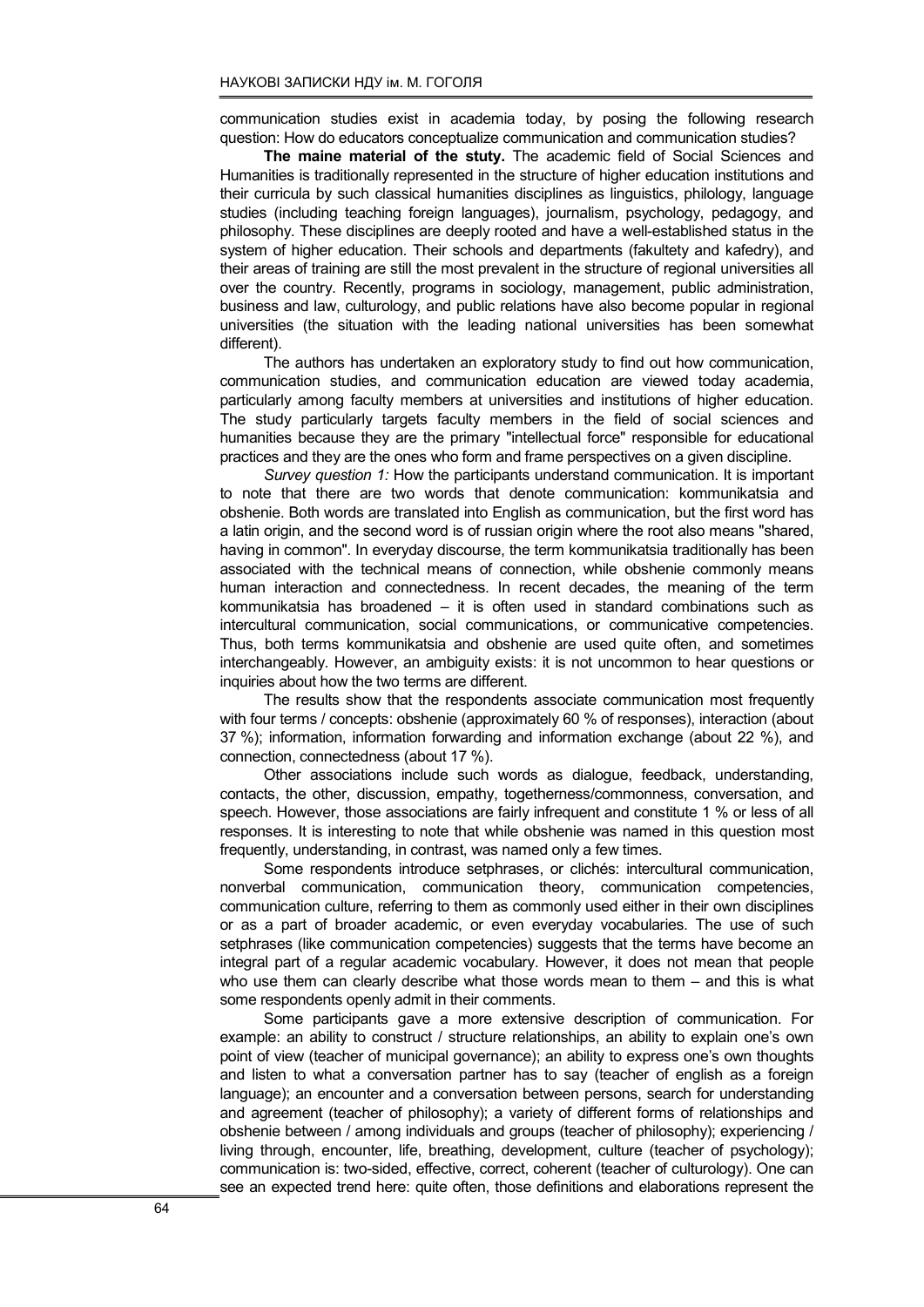participants' disciplinary affiliations, and as such can be seen as projections of the participants' disciplinary identities. For example, teachers of foreign languages tend to identify communication with instrumental language skills: to conduct a conversation, to express one's own thoughts, and understand what the other has to say; while teachers of philosophy and psychology tend to express a broader view on communication as a characteristic of human existence.

Survey question 2: Obshenie versus kommunikatsia. As stated earlier, most scholars associate communication with obshenie, and survey item aimed at shedding more light on how the respondents see a difference between the two concepts. The results show that participants express a wide array of opinions and conceptualizations, which may be categorized into the following three perspectives:

1. Kommunikatsia is a broader category than obshenie; they relate as whole and part, obshenie being a form of kommunikatsia. The rationale for this approach is that "obshenie implies a direct contact between interacting individuals, while kommunikatsia can be also mediated" (teacher of philosophy); or "obshenie is an interpersonal communication, something which is more specific in relation to kommunikatsia" (teacher of sociology). This perspective was expressed most frequently by those who teach philosophy or have a social science background.

2. Obshenie is broader than kommunikatsia, it embraces kommunikatsia as a component. This perspective was expressed mostly by respondents who teach psychology and pedagogy, which is also representative of their disciplinary affiliation. As mentioned earlier, this perspective is rooted in a long-standing psychological intellectual tradition, and it was adopted by the Soviet theory of pedagogy. Pedagogy has been known as a discipline, the theoretical foundation of which was "based on" psychology. So, there is a reason why most faculties who represent the departments of pedagogy and pedagogical, psychology express this particular view.

An additional explanation of why obshenie is broader than kommunikatsia is provided by a psychologist: kommunikatsia can be viewed as "a situation of obshenie". In other words, this respondent views kommunikatsia as situational versus obshenie as immanent to human nature.

3. Kommunikatsia and obshenie are synonymous, they have close meanings and can be viewed as similar concepts, yet at the same time with their own connotations: obshenie characterizes interpersonal interactions, while kommunikatsia has an additional connotation as exchange of information; kommunikatsia is a scholarly term, obshenie is a more conversational, "humane" term; kommunikatsia denotes something more artificial, purposefully designed, intentional; obshenie is more natural, humane; kommunikatsia is technological, obshenie is closer to philosophy; kommunikatsia requires reflexivity and reflection, while obshenie does not; kommunikatsia is rational, and obshenie is more emotional; obshenie is something psychological; it has a stronger psychological component; kommunikatsia is goaloriented, purposive / purposeful; it has pragmatic expectations, while obshenie is not like that, sometimes it can be foolish ("have no sense"). "On the one hand, these terms can be viewed as synonymous; on the other hand, the term kommunikatsia seems to be used talks very seldom (mostly by specialists, although it's not clear of what kind), eхcept for the phrase communication culture" (teacher of pedagogy).

4. Obshenie and kommunikatsia are two separate concepts (this perspective was expressed by those respondents who teach philosophy): kommunikatsia is first and foremost a process of transmitting information between two interconnected systems, including antropo-sociocultural systems; it is a process of coding and decoding information or meanings (teacher of philosophy); obshenie characterizes specifically the relationship between human subjects; it is a way of being, characterizing a person interconnected with other people. Obshenie cannot be reduced to just exchange of information or social and psychological contacts. It is a much more complex process (teacher of philosophy).

In summary, an analysis of responses shows that in participants' perceptions, the two concepts obshenie and kommunikatsia are associated with different sets of meanings and connotations. Kommunikatsia is associated mostly with information and information exchange, channels, technological dimensions, purposefulness, strategies, and effectiveness. It is also viewed as orderly, correct, or rule-governed, artificial, and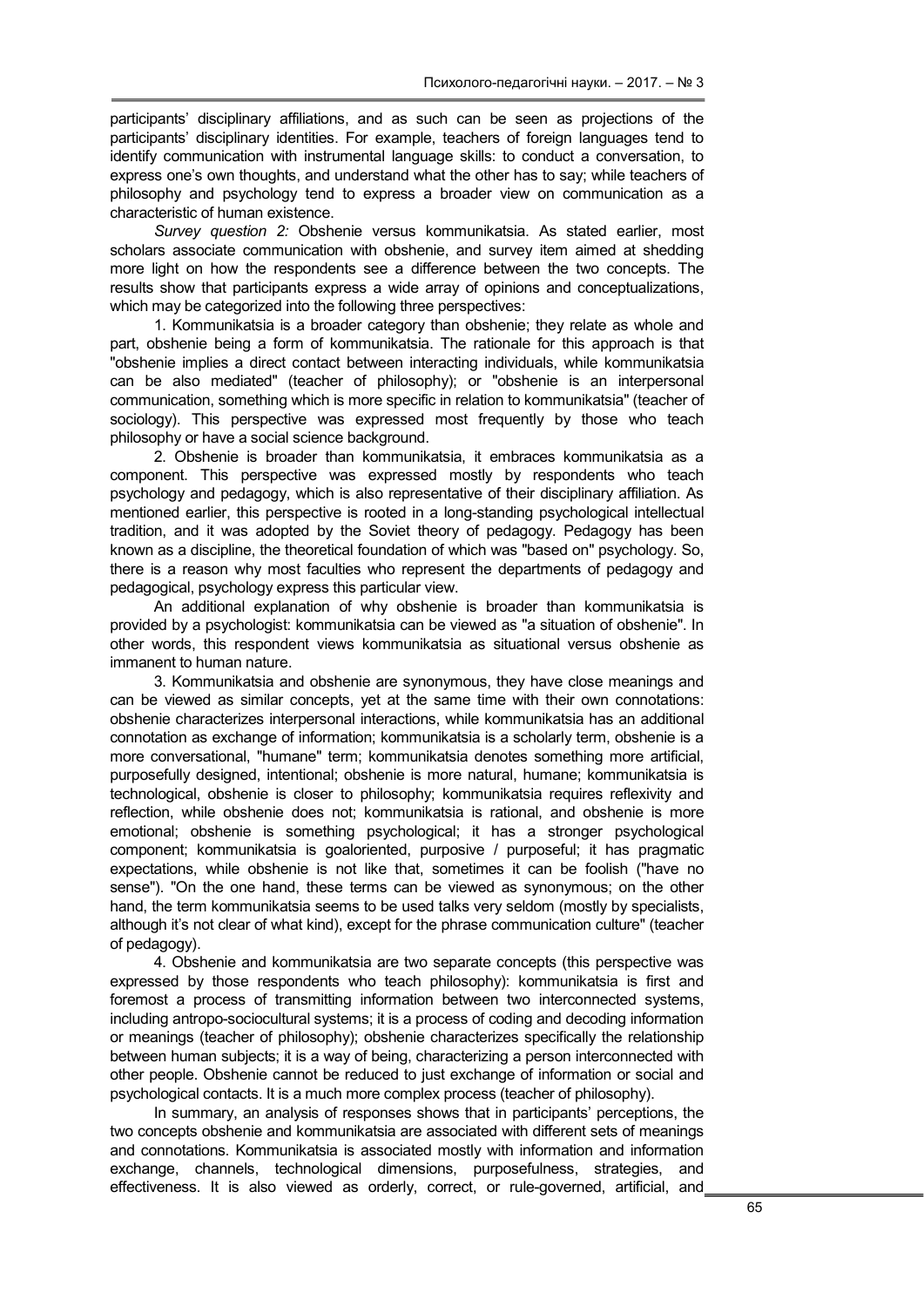pragmatic. Conversely, obshenie is associated with humans and humanness, human psychology, person-to-person connectedness, dialogue, feedback, and emotions. It is also viewed as being natural, not orderly, to the extent of being foolish and messy. One more distinction that can be drawn from responses is that kommunikatsia is viewed as situational (or, as we would define, syntagmatic), while obshenie as immanent (or paradigmatic).

One could posit that this conceptualization of obshenie by respondents is fairly close to the concept of interpersonal communication in English. However, unlike with interpersonal communication in the US tradition, where understanding of the other, otherorientedness, interconnectedness and interdependence are recognized as the basic cornerstone principles, the accounts on this question do not seem to frequently connect obshenie to understanding the other, taking the other's perspective. The terms understanding and mutual understanding, empathy and the other were referenced only a few times.

Along the same line, the approach to interpersonal communication in the USA embraces meaning as a key concept, and a whole vocabulary is built around it: meaningmaking, shared meanings, negotiating meanings, coordinated management of meanings, and so on.

Many respondents refer in their accounts to a structural model of obshenie traditionally established through the discipline of psychology. In that model, the process of obshenie is structured as having three dimensions or components: communicative (information transmission and exchange), interactional, and perceptual. This supports the conclusion that this theoretical perspective is still among the dominant ones in the academic discourse, particularly in the field of pedagogy, including foreign languages, and psychology. An information exchange model of communication also seems to be well adopted by many faculties (and may be considered as another communication-related discourse); yet, conceptually, it does not contradict, but rather extends the existing psychological model.

Many respondents (including the ones who do not represent psychology and pedagogy) associate kommunikatsia / communication with information and information transmission and exchange, which implies that the faculties' perspectives may not be informed by other theoretical perspectives and ideas about communication, such as transaction model, constitutive model, co-construction and negotiation of meanings, communication as a flow of social meanings, or ideas that emphasize the constructive and transformative role of communication.

So far, we can see that there is no emerging consensus on how the participants view kommunikatsia and obshenie. In fact, the presented views are often oppositional, and in terms of frequency, no perspective among the groups prevails over others. This indicates, among other things, that currently existing theories in humanities have not yet addressed this conceptual challenge by offering a comprehensive explication, elabration, and comparative analysis of the two concepts and that the theoretical work oof developing these constructs and perspectives still lies ahead.

Survey question 3: The value and need of studying communication. All respondents recognize positively, with no doubts that studying communication is important for both an individual and a society, and they bring up a whole spectrum of reasons why. Studying communication is generally viewed as a powerful resource to make things work better in all spheres of life and on all levels – national societal, international and intercultural, professional and career, personal relationships, and individual development and selfactualization. Thus, the respondents unanimously recognize the universal value of studying communication and its practical value. This practical value is often stated in the most general terms and categories: to improve professional relationships; to improve the level of communicative competence; to provide effective and productive obshenie; to construct the right relationships; to know and understand the processes of social life, to acquire communicative competence, etc.

As anticipated, most respondents emphasized the pragmatic need or purpose of studying communication: to improve obshenie (interactions and relationships), to be effective in building interactions and relationships, to optimize interpersonal relations, to be more productive, to have more successful cooperation and partnerships, to achieve goals.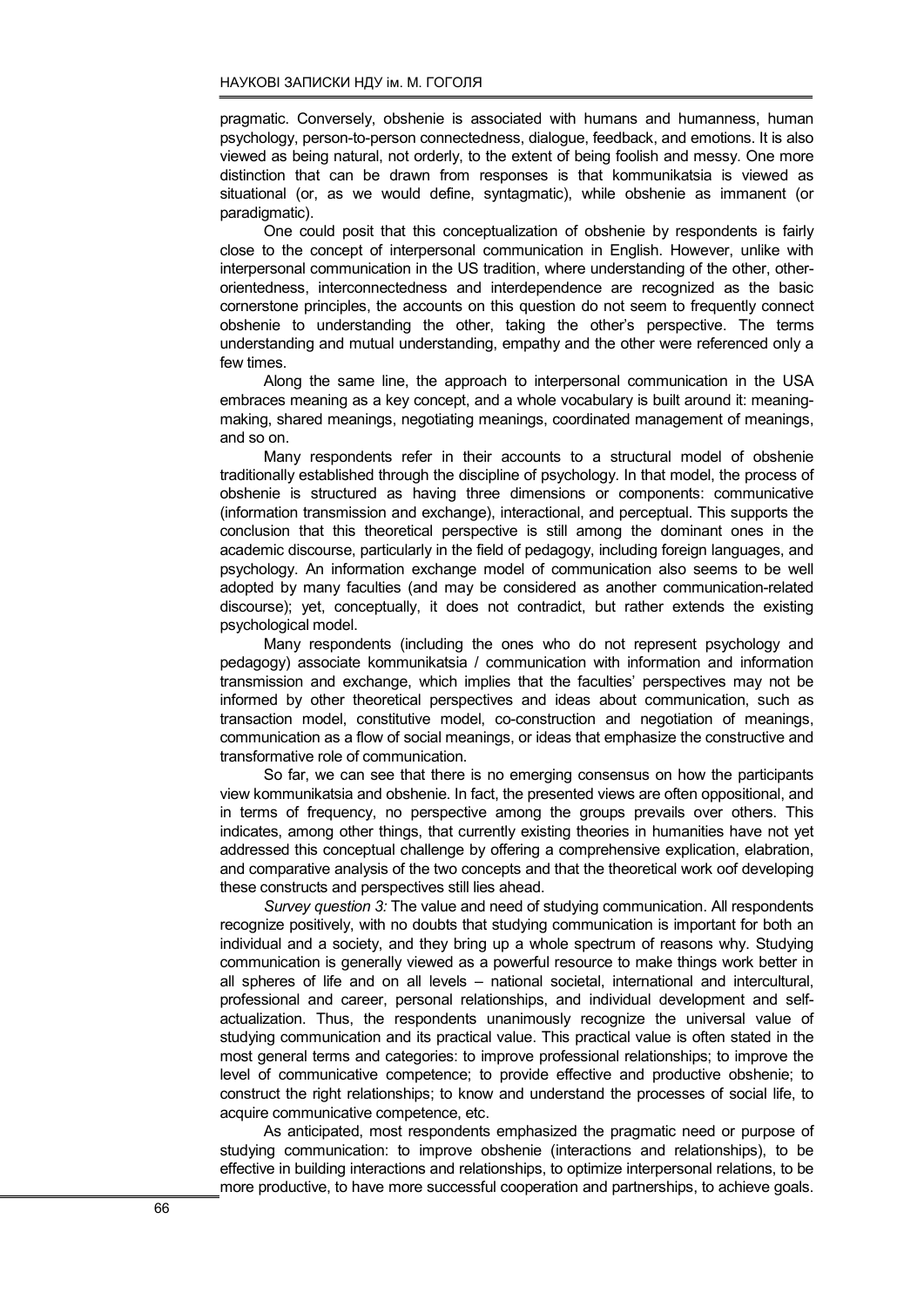More than one-third of responses (about 35 %) emphasize that studying communication is instrumental "to make things better".

As far as the contexts – what things to improve – a broad scope of situations, purposes, and environments is outlined. The most frequently noted ones are: personal growth and professional purposes: to better understand the basics of social life and people around, to be successful, to be able to overcome communication failures, for selfactualization, for competent professional interactions; cultural and educational purposes: to improve individuals' communication competence and the level of communicative culture in the society; cooperation in society: for better cooperation, for building partnerships, and better relation-ships in different environments, for intercultural and international contacts.

Within this wide array of practical purposes and social contexts, the following points stand out:

1. The respondents show complete unanimity on this question: studying communication is undoubtedly important and has a broad social meaning and value.

2. Most respondents frame their accounts, why it is important to study communication, in fairly broad social categories: "to optimize the process of human interactions in different spheres of life and activity", "to enable the development of social competencies", "for self-development and self-actualization". In contrast, very few respondents define it in terms of everyday practical need: "to be able to identify the reasons for communication failures and the ways to overcome them" and "to learn different behavioral strategies and techniques to manage everyday life situations".

3. The majority of respondents use the perspective and language of their academic field to answer the question. The psychologists emphasize personal growth and selfactualization, pedagogues – acquiring necessary knowledge and skills, foreign language teachers – enabling competencies in intercultural communication.

4. Consistent with the previous responses, about 20 % of respondents emphasize the information approach to the issue: it is important to study communication "in order to prevent information distortion, to understand better how the information exchange takes place and to know the causes, to be able to transmit information correctly". This further represents the information exchange discourse and confirms again that the corresponding model (communication as information exchange) is relatively well spread out among this academic community.

5. Along with the information exchange approach, a different vocabulary was used to answer the question. Some psychologists and representatives of applied social departments recurrently used phrases like "to effectively construct/build relationships, interactions, and communication". Such phrasings manifest that the authors associate com-munication with "active doing", work, activity and construction, and this interpretation may be viewed as some indication of "relational construction" approach.

Very few respondents speak about studying communication in the context of everyday situations, such as "to be able to identify the reasons for communication failures and the ways to overcome them", or "to learn different behavioral strategies and techniques to manage everyday life situations". This suggests that many respondents may not associate communication with applied research and may not envision this kind of research as helpful in addressing their everyday life problems.

Conclusions and directions for future research. This study provides initial insights into how academics express their views on communication and communication science – what language they use to discuss communication issues, what meanings they assign to the basic concepts and issues, and what cultural traditions and discourses inform their perspectives.

Overall, it is not clearly evident from these responses that faculty members associate communication with a practical discipline and applied research, focused on diverse communicative practices. Our assumption is that many educators are not aware of how much modern communication research contributes to managing social problems and as such, improving social interaction. Perhaps, had this knowledge been appropriated by them, their view on communication, both as practice and as an area of study would have been different.

Future research should broaden and diversify the sampling by engaging participants from other academic disciplines. Also, this study involves primarily the